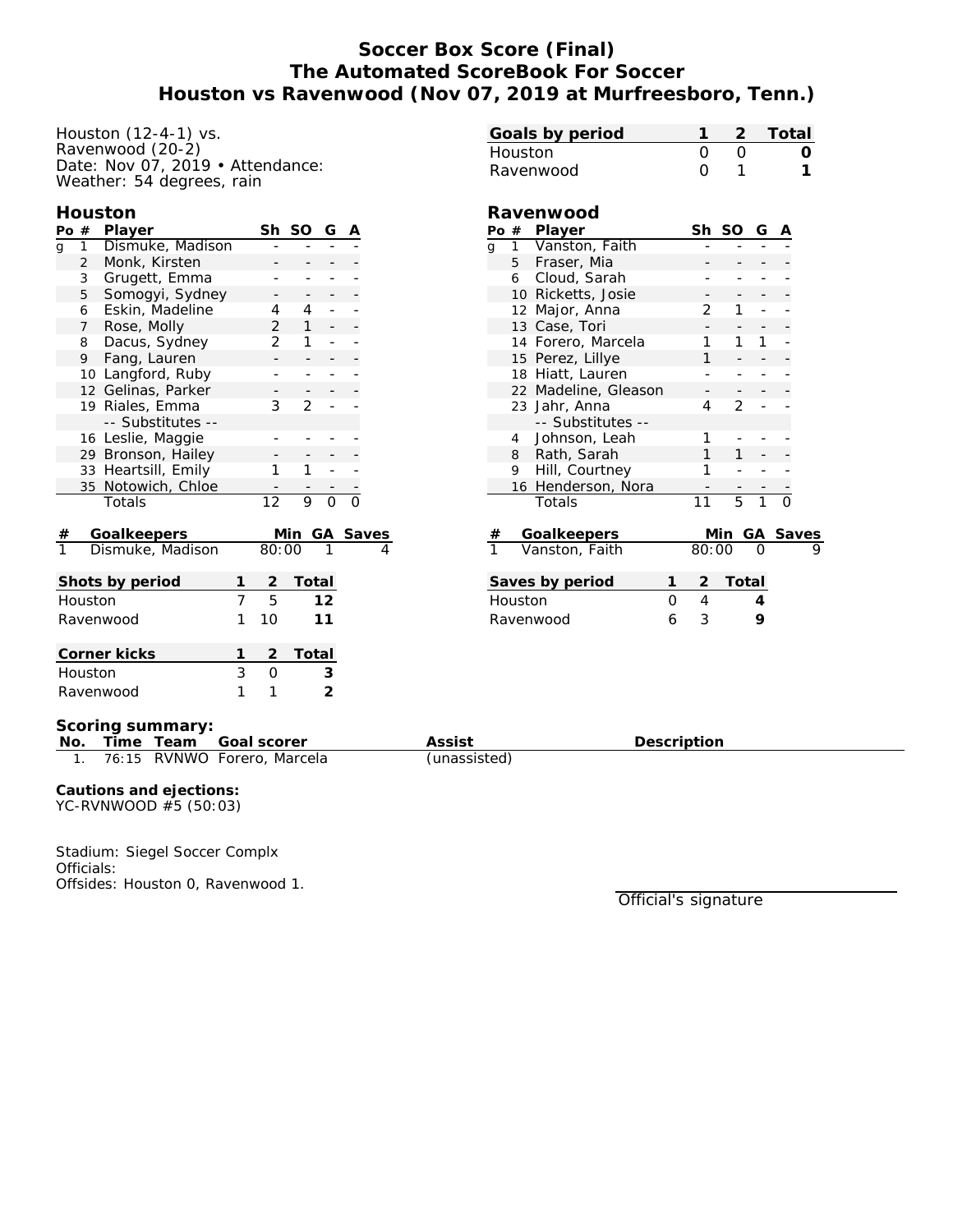## **Play-by-Play Summary (1st period) Houston vs Ravenwood (Nov 07, 2019 at Murfreesboro, Tenn.)**

**Houston Starters:**

- 7 Rose, Molly
- 3 Grugett, Emma
- 10 Langford, Ruby
- 12 Gelinas, Parker
- 5 Somogyi, Sydney
- 8 Dacus, Sydney
- 6 Eskin, Madeline
- 19 Riales, Emma
- 9 Fang, Lauren
- 2 Monk, Kirsten
- G 1 Dismuke, Madison

### **Ravenwood Starters:**

- 15 Perez, Lillye
	- 6 Cloud, Sarah
	- 10 Ricketts, Josie
	- 13 Case, Tori
	- 23 Jahr, Anna
	- 22 Madeline, Gleason
	- 12 Major, Anna
	- 5 Fraser, Mia
	- 14 Forero, Marcela
- 18 Hiatt, Lauren
- G 1 Vanston, Faith
- 00:00 Dismuke, Madison at goalie for Houston.
- 00:00 Vanston, Faith at goalie for Ravenwood.
- 03:03 Corner kick by HOUSTON [03:03].
- 08:56 Shot by HOUSTON Rose, Molly, SAVE Vanston, Faith. Foul on Houston. Foul on Ravenwood.
- 11:51 HOUSTON substitution: Bronson, Hailey for Riales, Emma.
- 13:56 HOUSTON substitution: Heartsill, Emily for Monk, Kirsten.
- 13:56 RVNWOOD substitution: Henderson, Nora for Madeline, Gleason.
- 13:56 RVNWOOD substitution: Hill, Courtney for Fraser, Mia.
- 13:56 RVNWOOD substitution: Johnson, Leah for Hiatt, Lauren.
- 15:03 Corner kick by RVNWOOD [15:03].
- 15:17 Shot by RVNWOOD Perez, Lillye WIDE. Foul on Ravenwood. Foul on Ravenwood.
- 16:54 Shot by HOUSTON Eskin, Madeline, SAVE Vanston, Faith. Foul on Ravenwood. Foul on Ravenwood.
- 20:13 Shot by HOUSTON Dacus, Sydney, SAVE Vanston, Faith.
- 20:53 Corner kick by HOUSTON [20:53].
- 21:07 RVNWOOD substitution: Hiatt, Lauren for Perez, Lillye.
- 22:32 Shot by HOUSTON Eskin, Madeline, SAVE Vanston, Faith.
- 23:00 HOUSTON substitution: Riales, Emma for Bronson, Hailey.
- 25:52 RVNWOOD substitution: Fraser, Mia for Forero, Marcela.
- 26:33 Shot by HOUSTON Riales, Emma BLOCKED.
- 27:02 Corner kick by HOUSTON [27:02]. Foul on Ravenwood. Foul on Houston. Foul on Ravenwood.
- 30:05 Shot by HOUSTON Riales, Emma, SAVE Vanston, Faith.
- 30:45 HOUSTON substitution: Notowich, Chloe for Eskin, Madeline.
- 32:22 Shot by HOUSTON Heartsill, Emily, SAVE Vanston, Faith. Foul on Ravenwood.
- 33:45 HOUSTON substitution: Eskin, Madeline for Notowich, Chloe.
- 33:45 HOUSTON substitution: Leslie, Maggie for Grugett, Emma.
- 34:34 RVNWOOD substitution: Perez, Lillye for Hiatt, Lauren. Foul on Ravenwood. Foul on Houston.
- 40:00 End of period [40:00].